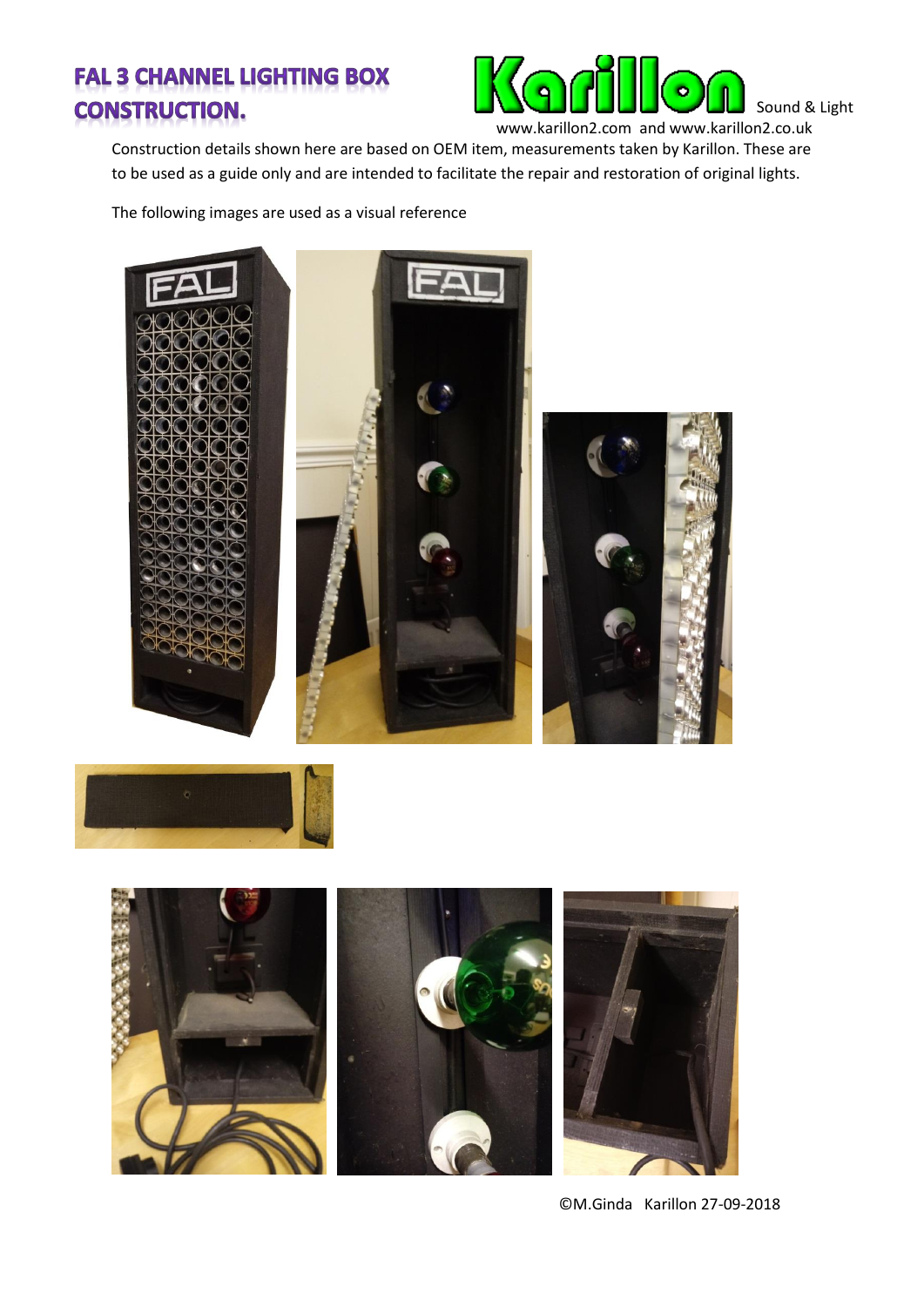## **FAL 3 CHANNEL LIGHTING BOX CONSTRUCTION.**



Dimentions:



Two boxes can fasten together using lift off hinges and toggle fasteners

©M.Ginda Karillon 27-09-2018